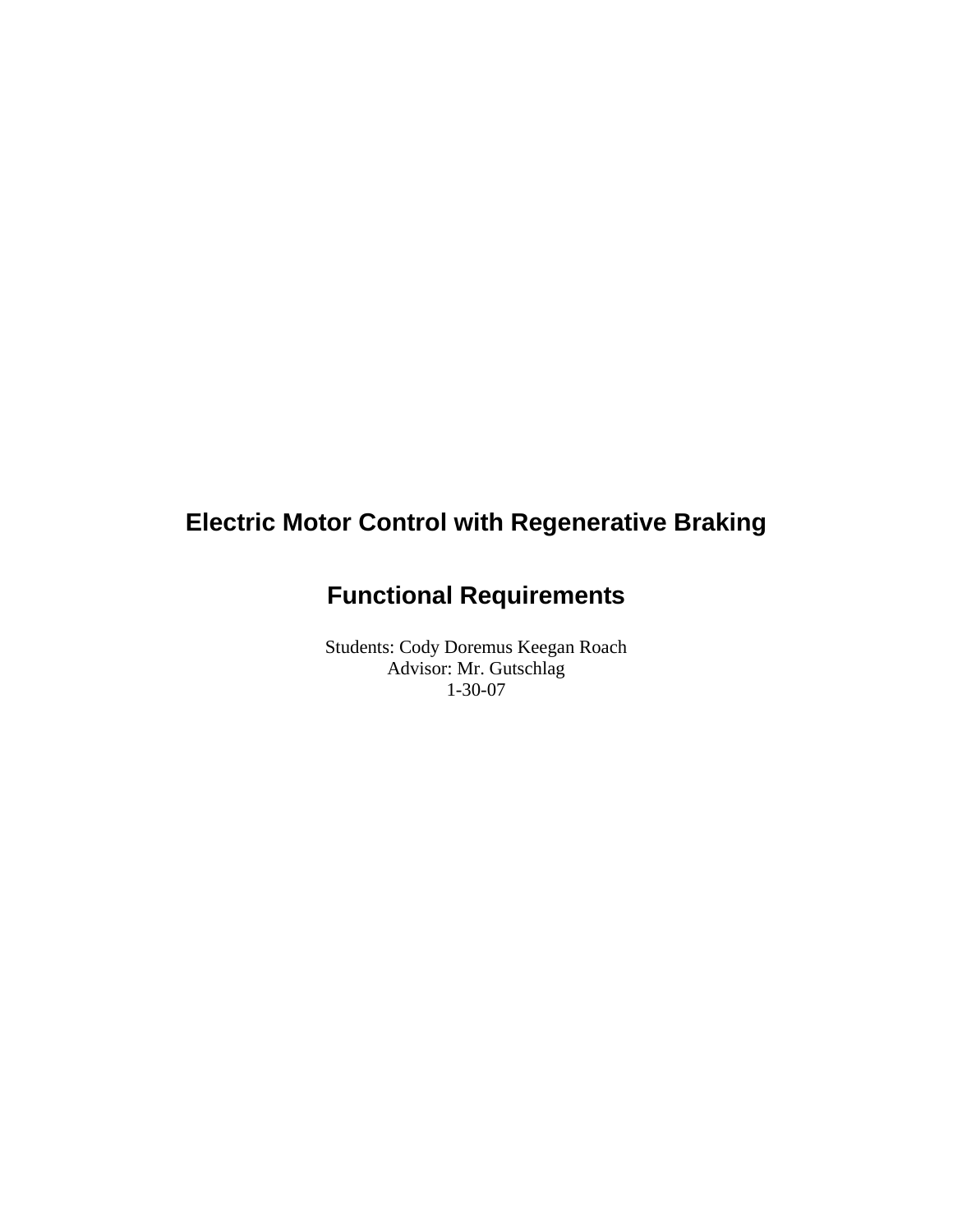## *Introduction*

The Electric Motor Control with Regenerative Braking (EMCRB) project will develop a test system to investigate electric vehicular drive systems and regenerative braking. The test system will consist of a three phase permanent magnet synchronous motor, flywheel, and control electronics. Data collected from the test system will be used to develop a model that will establish the efficiency of regenerative braking. An on going Bradley University Mechanical Engineering project will utilize the efficiency data to design an ultra light electric vehicle. A future Bradley University Electrical Engineering project may expand upon the test bench system developed in the EMCRB project.

### *System Block Diagram*



#### **Figure 1: Test Bench Block Diagram**

The system motor will initially be powered from a 115 V DC supply and will impart kinetic energy to a flywheel. Once kinetic energy is stored in the flywheel, the motor will be operated as a generator in order to recover electrical energy from the system. The rate and amount of the recovered energy will be used in order to determine the efficiency of the regenerative braking process.

### *Functional Requirements*

The system must drive a flywheel with a three phase permanent magnet synchronous motor and recover energy from the flywheel by operating the motor as a generator. Since efficiency data must be gathered for the system, the drive electronics must also allow instrumentation to measure energy flow into and out of the motor. Furthermore, the flywheel must be large enough to return a measurable amount of energy during regeneration.

## *Safety Requirements*

All system components must be operated within the manufacturer's recommended operating parameters. In particular, the motor and flywheel must be coupled according to the manufacturer's specifications. All high voltage connections must be routed in a secure and well insulated manner. Appropriate safety apparel must be worn whenever the test bench is operating.